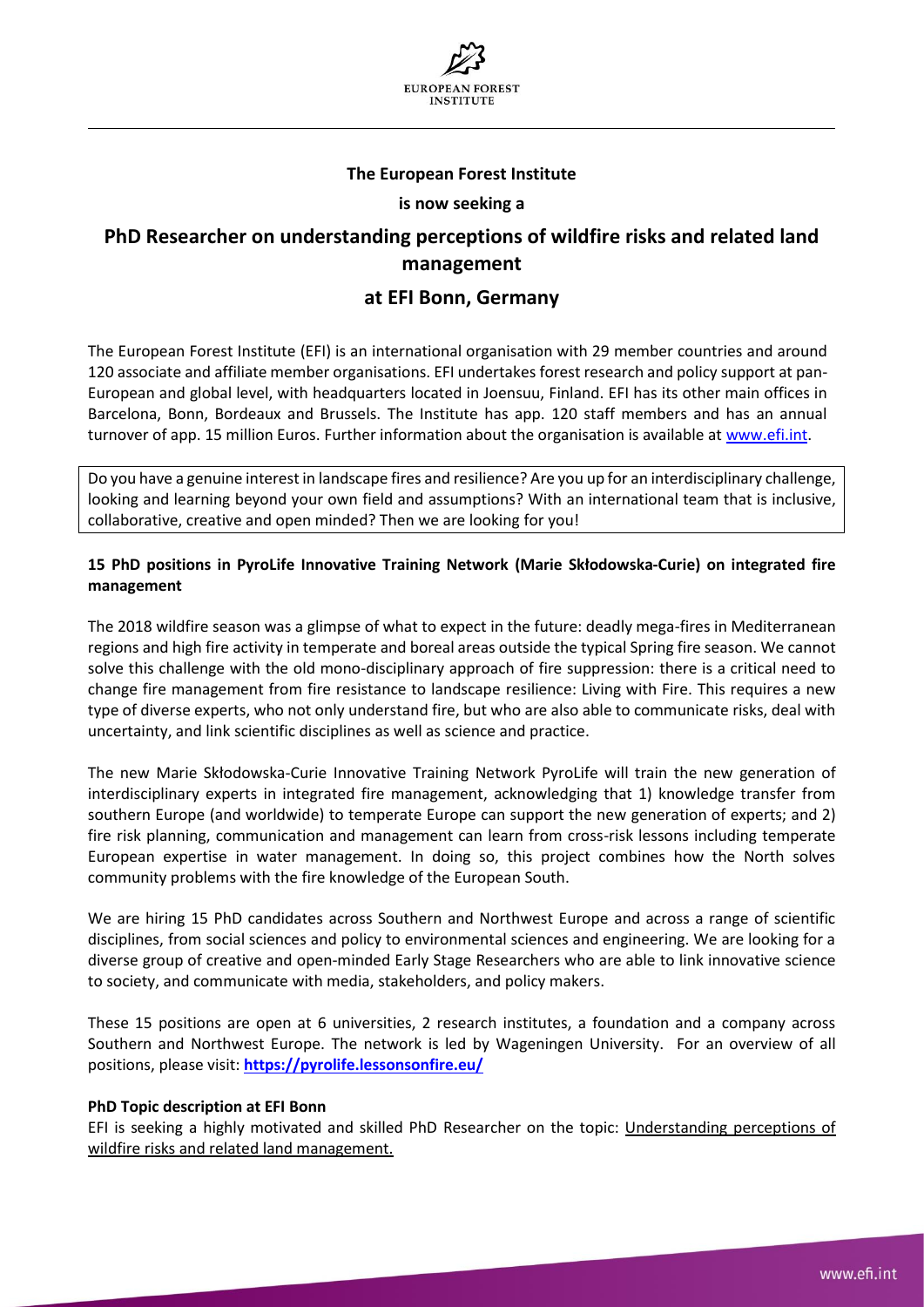The objectives of the research are:

- To analyse perceptions of fire risk and related concepts of fire (risk) management in different regional and sectoral contexts across Europe amongst a) fire and land management experts, b) land owners and managers in different regional settings;
- To enhance learning and generate transferable knowledge on risk and its management through interconnecting experts across regional contexts.

# **We provide**

- A PhD Researcher position in the diverse PyroLife training network together with 14 others that study landscape fire using an integrated approach.
- A strong, engaging, collaborative and inclusive network of academics and practitioners
- The first doctoral training program on integrated fire management worldwide, with research, collaboration and training focused on understanding fire, risk communication, integration across disciplines, scales, sectors, and countries, and personal development
- Enrolment in a fully-funded PhD program
- Team up with other PhD students in the network that work in other risk communication topics.
- Research including an applied traineeship that will provide hands-on experience to work with communities located in areas with a high and/or new risk of wildfires.
- Become part of a dynamic team, that works with and for the fire community and society.

#### **Qualifications and requirements**

#### **Essential**

- Applicants for this position should hold a recent university MSc degree in forest/ natural resource /environmental sciences, sociology or a related area. The candidate should have interest and experience in social science.
- Excellent spoken and written skills in English are essential. The candidate is expected to conduct empirical social research in Germany and Southern Europe (Portugal, Greece), so knowledge of additional languages, specifically German or Spanish/Portuguese is a strong plus.

#### **General**

- A genuine interest in landscape fire and resilience. Experience with (the management of) fire, forests, water, storms or other risks is appreciated;
- Ambition to obtain a PhD degree, and become a scientific expert able to convert knowledge and ideas into products and services, for social and economic benefit;
- Willingness to (learn how to) communicate risk, make inter- and transdisciplinary linkages;
- Willingness to travel including moving to another country for the PhD project, completing two 4-month secondments in Europe or abroad, and travel to international training courses and any fieldwork;
- Ability to function as a team member, work independently and take responsibility for own research goals.
- Meet the mobility and early stage researcher requirements defined for the MSCA-ITN projects.

#### **Mobility and early career requirements**

Applicants should comply to the EU rules regarding ITN projects:

[\(https://ec.europa.eu/research/participants/data/ref/h2020/other/guides\\_for\\_applicants/h2020-guide-](https://ec.europa.eu/research/participants/data/ref/h2020/other/guides_for_applicants/h2020-guide-appl-msca-itn_en.pdf)

[appl-msca-itn\\_en.pdf\)](https://ec.europa.eu/research/participants/data/ref/h2020/other/guides_for_applicants/h2020-guide-appl-msca-itn_en.pdf). The most important rules are that you should not have a doctoral degree, have obtained your Master degree within the last four years (full-time equivalent research experience) and should not have spent more than 12 months of your time during the last 3 years in Germany.